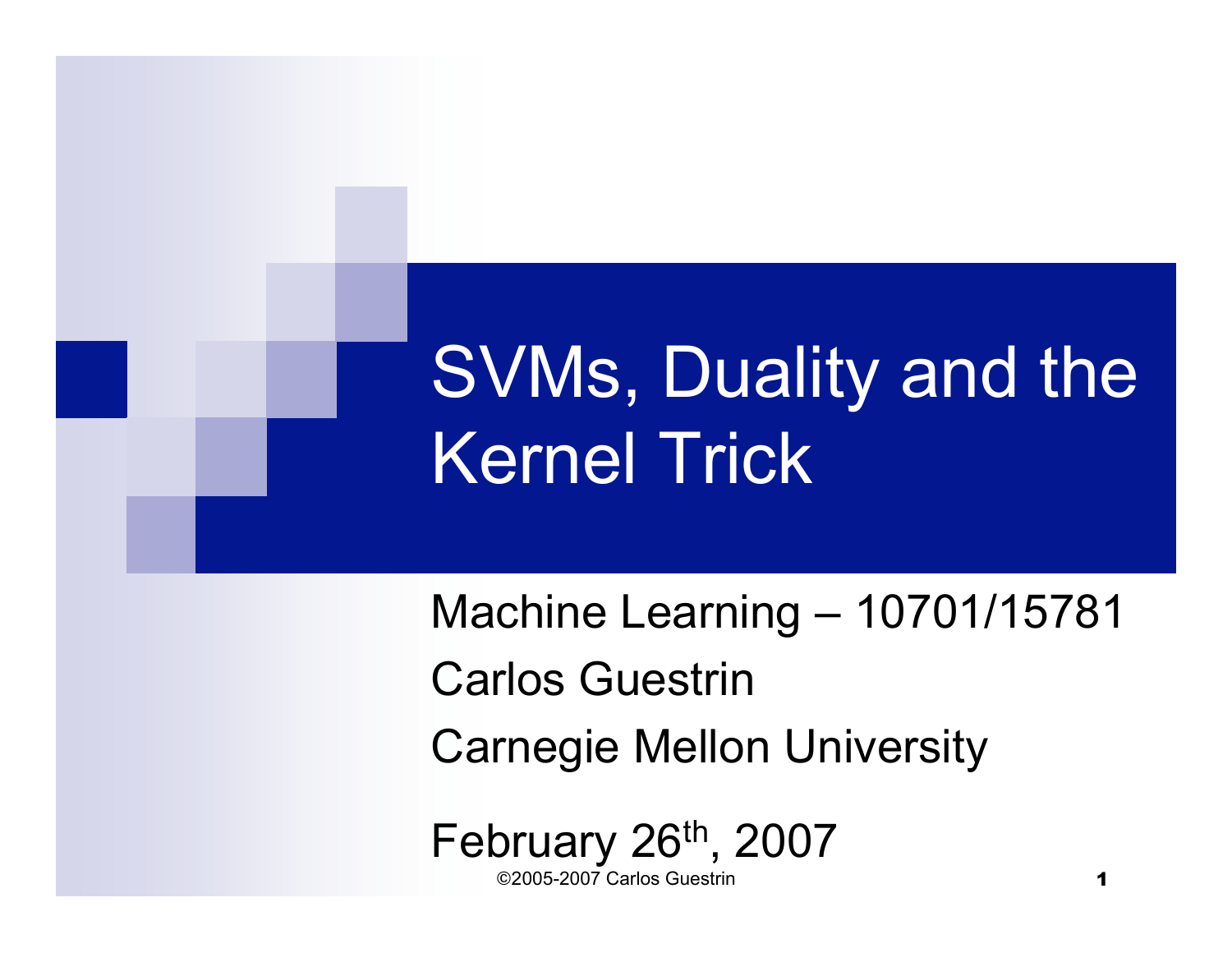## SVMs reminder

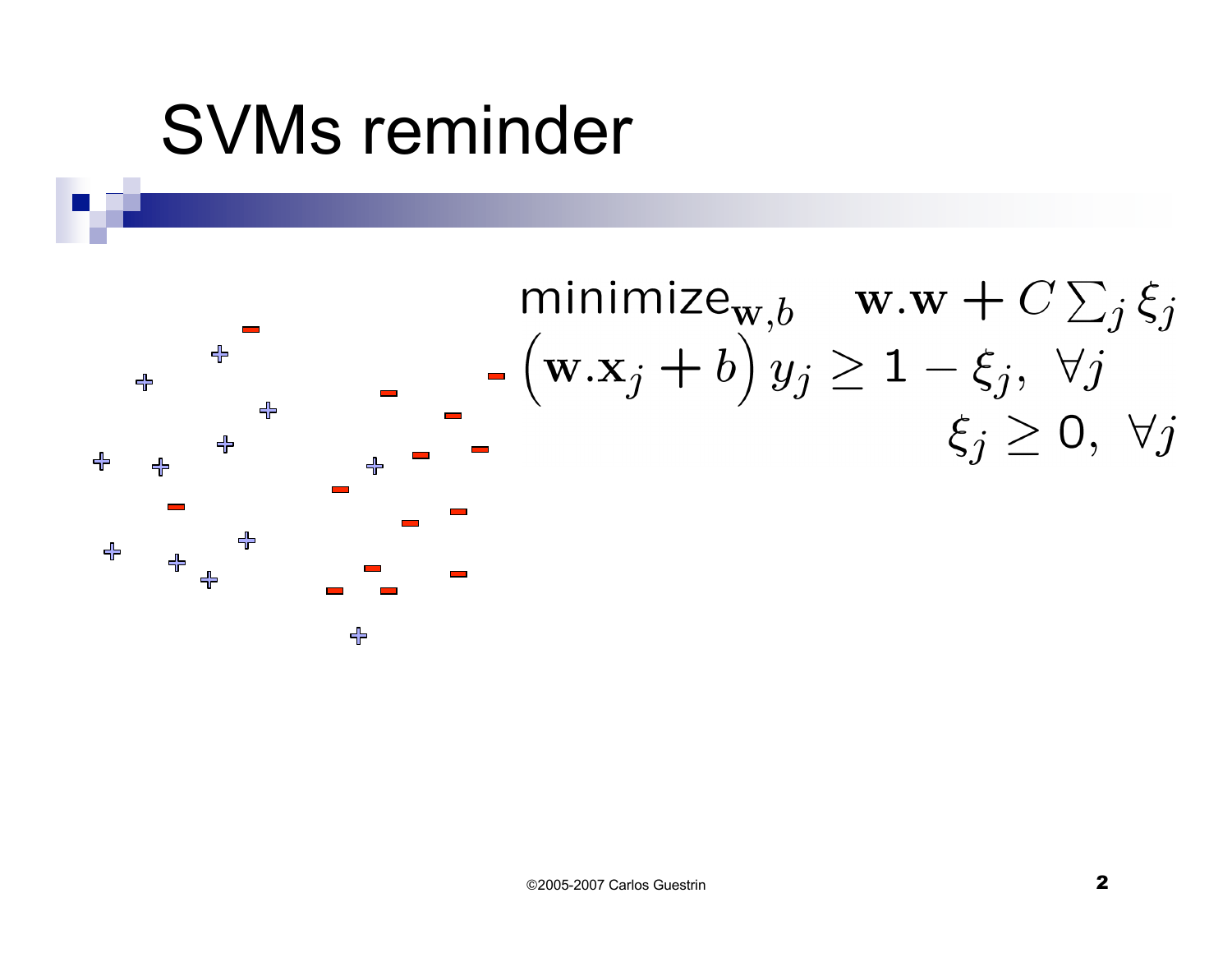## Today's lecture

- **Learn one of the most interesting and exciting** recent advancements in machine learning
	- $\square$  The "kernel trick"
	- $\Box$  High dimensional feature spaces at no extra cost!
- But first, a detour
	- □ Constrained optimization!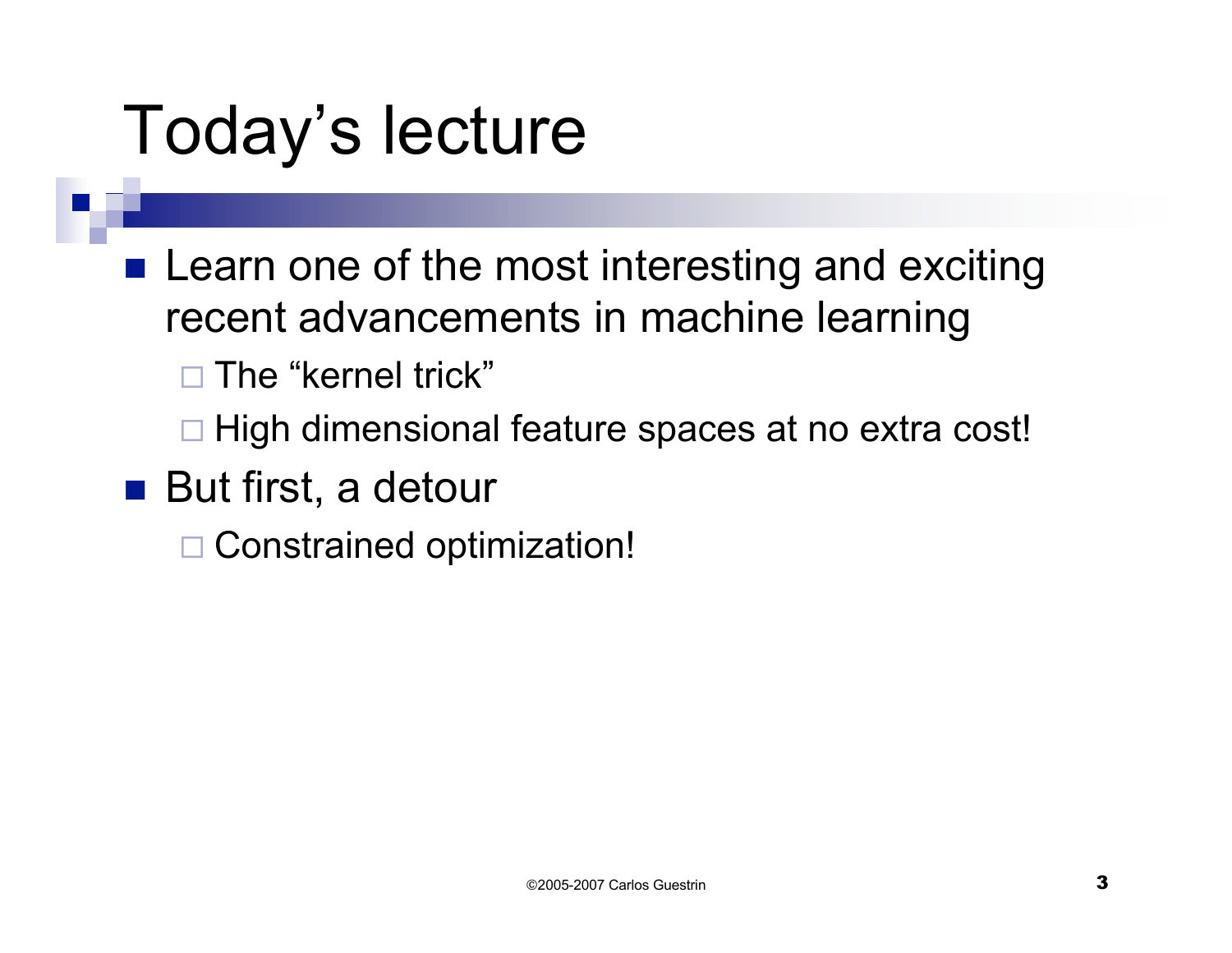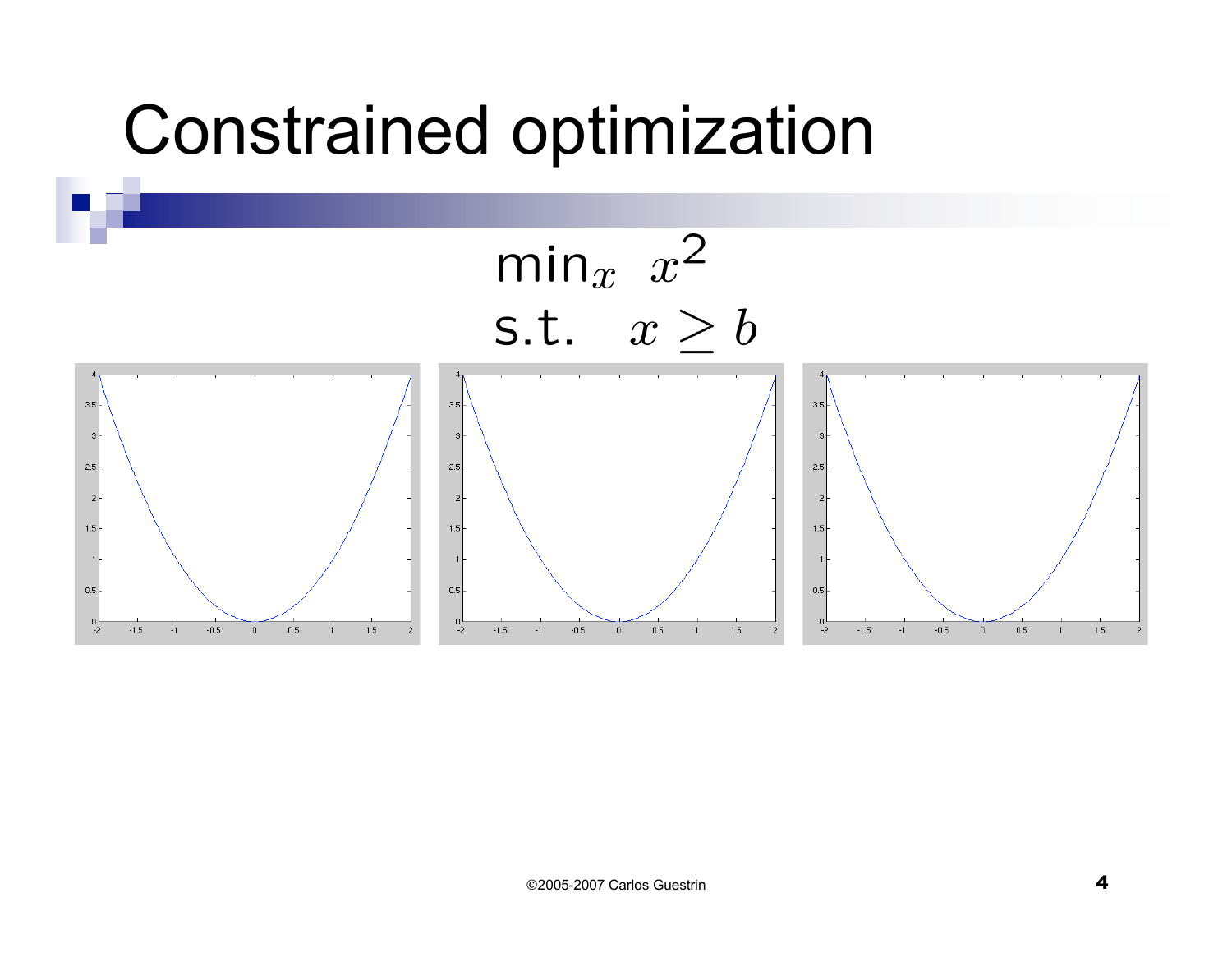#### Lagrange multipliers – Dual variables



S.t. 
$$
x \geq b
$$
  
Moving the constraint to objective function  
Lagrangian:

 $\mathsf{min}_x$   $x^2$ 

$$
L(x, \alpha) = x^2 - \alpha(x - b)
$$
  
s.t.  $\alpha \ge 0$ 

**Solve:** $\min_x \max_\alpha L(x, \alpha)$ s.t.  $\alpha > 0$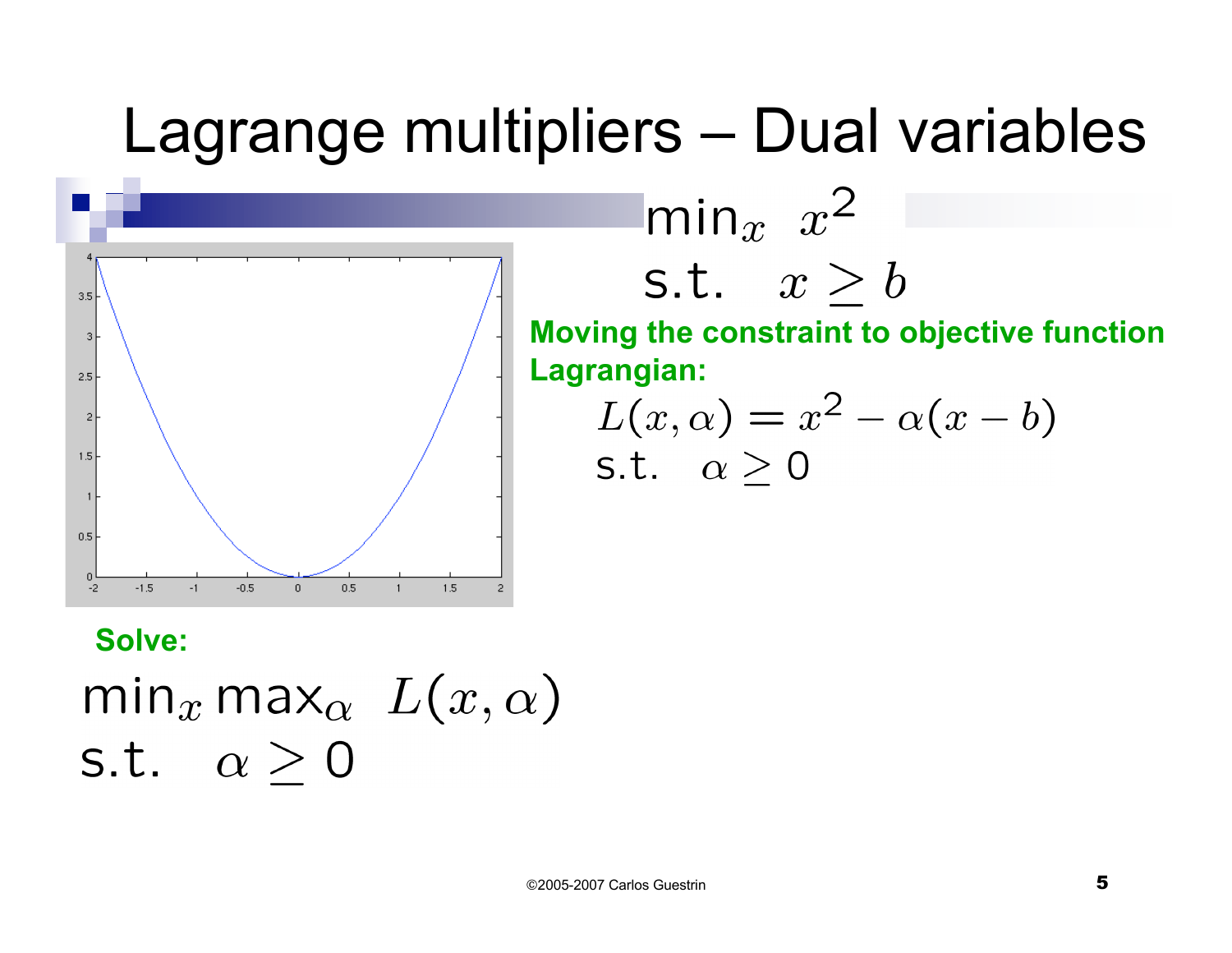#### Lagrange multipliers – Dual variables

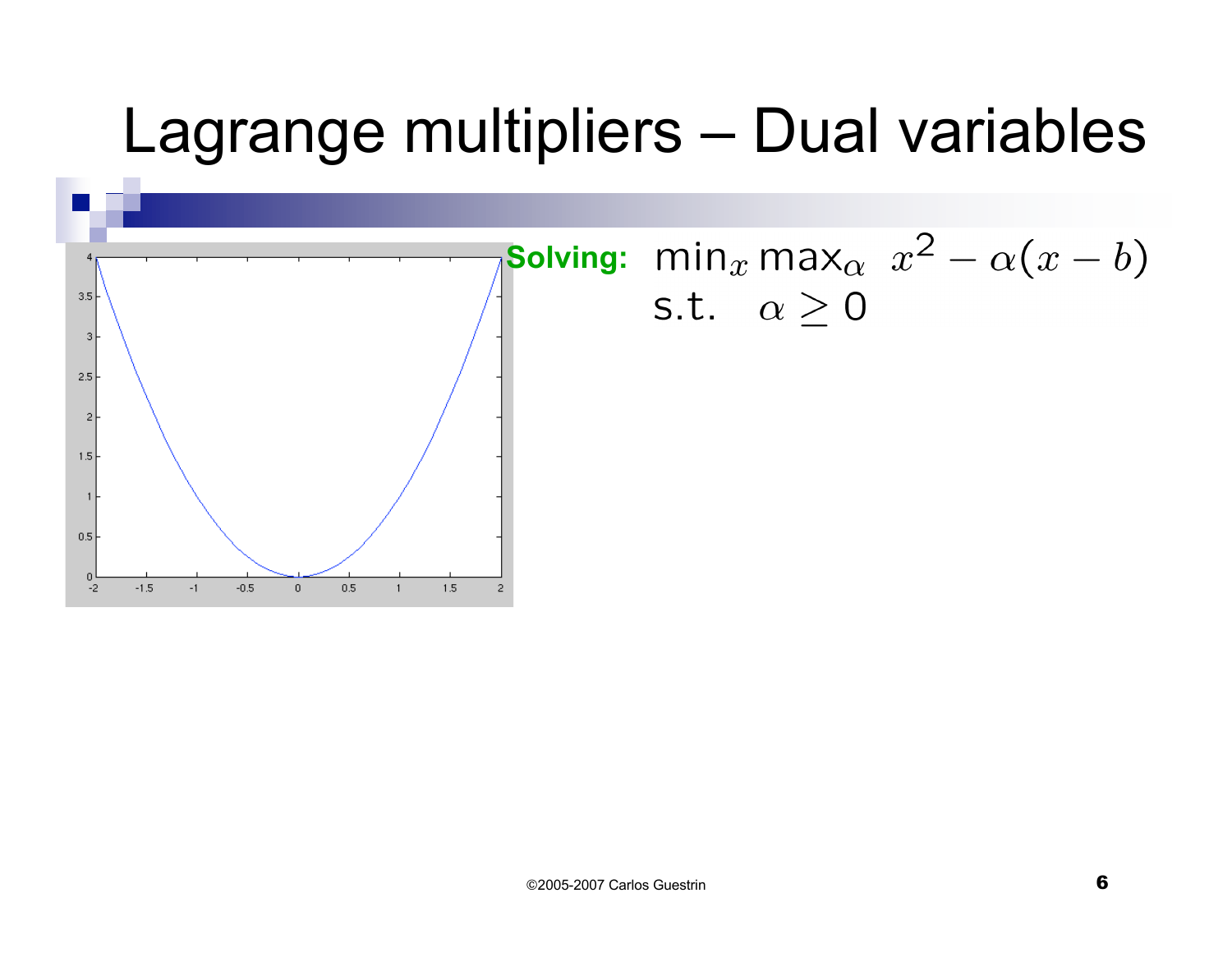## Dual SVM derivation (1) – the linearly separable case

$$
\begin{array}{ll}\text{minimize}_{\mathbf{w},b} & \frac{1}{2}\mathbf{w}.\mathbf{w} \\ \left(\mathbf{w}.\mathbf{x}_j + b\right)y_j \ge 1, \ \forall j \end{array}
$$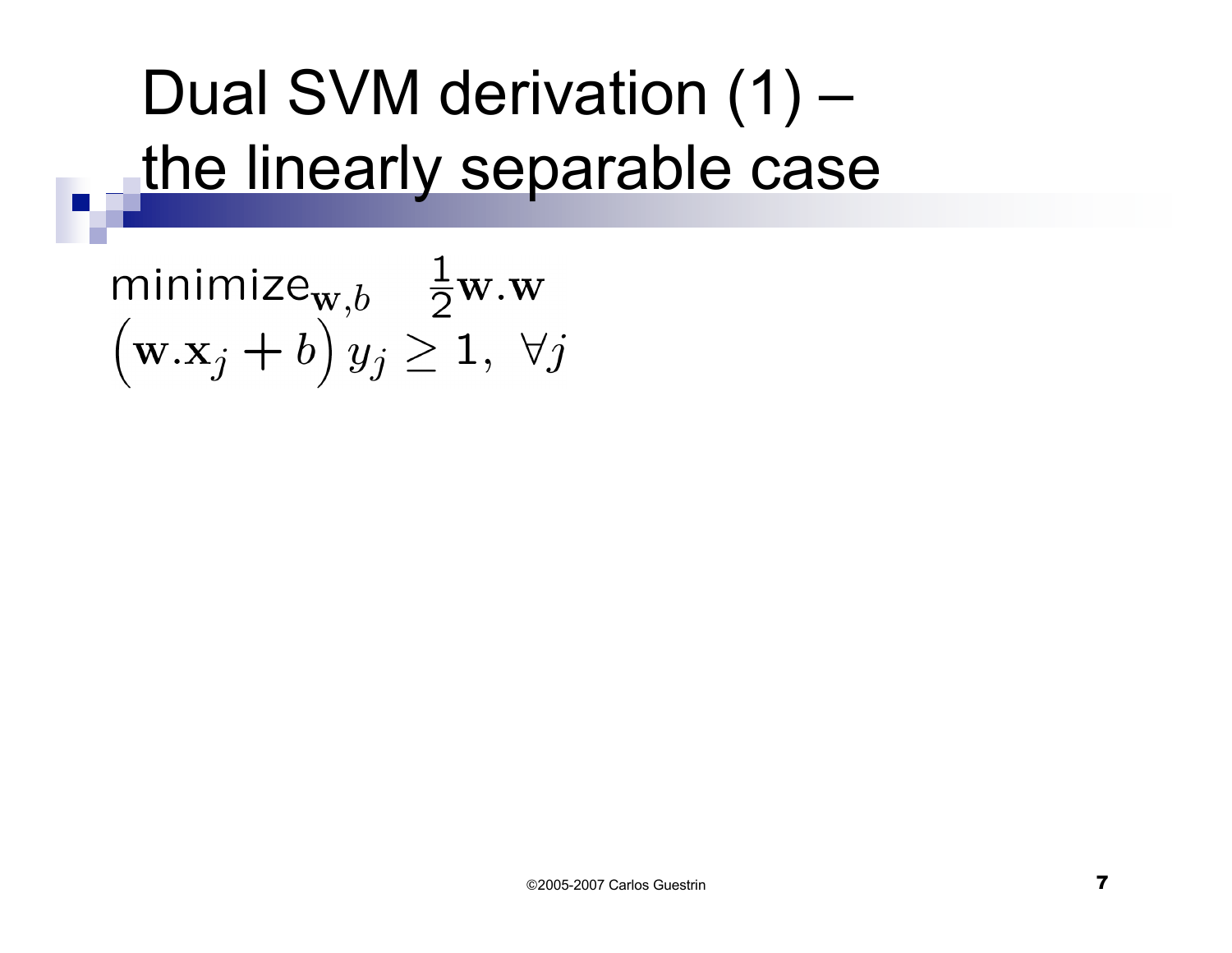## Dual SVM derivation (2) – the linearly separable case

$$
L(\mathbf{w}, \alpha) = \frac{1}{2} \mathbf{w} \cdot \mathbf{w} - \sum_{j} \alpha_{j} \left[ \left( \mathbf{w} \cdot \mathbf{x}_{j} + b \right) y_{j} - 1 \right]
$$
  
\n
$$
\alpha_{j} \geq 0, \forall j
$$
  
\n
$$
\mathbf{w} = \sum_{j} \alpha_{j} y_{j} \mathbf{x}_{j}
$$
  
\n
$$
\mathbf{w} = \sum_{j} \alpha_{j} y_{j} \mathbf{x}_{j}
$$
  
\n
$$
\text{minimize}_{\mathbf{w}} \frac{1}{2} \mathbf{w} \cdot \mathbf{w}
$$
  
\n
$$
\left( \mathbf{w} \cdot \mathbf{x}_{j} + b \right) y_{j} \geq 1, \forall j
$$

$$
o = y_k - \mathbf{w}.\mathbf{x}_k
$$
 for any  $k$  where  $\alpha_k > 0$ 

 $\mathbf{L}$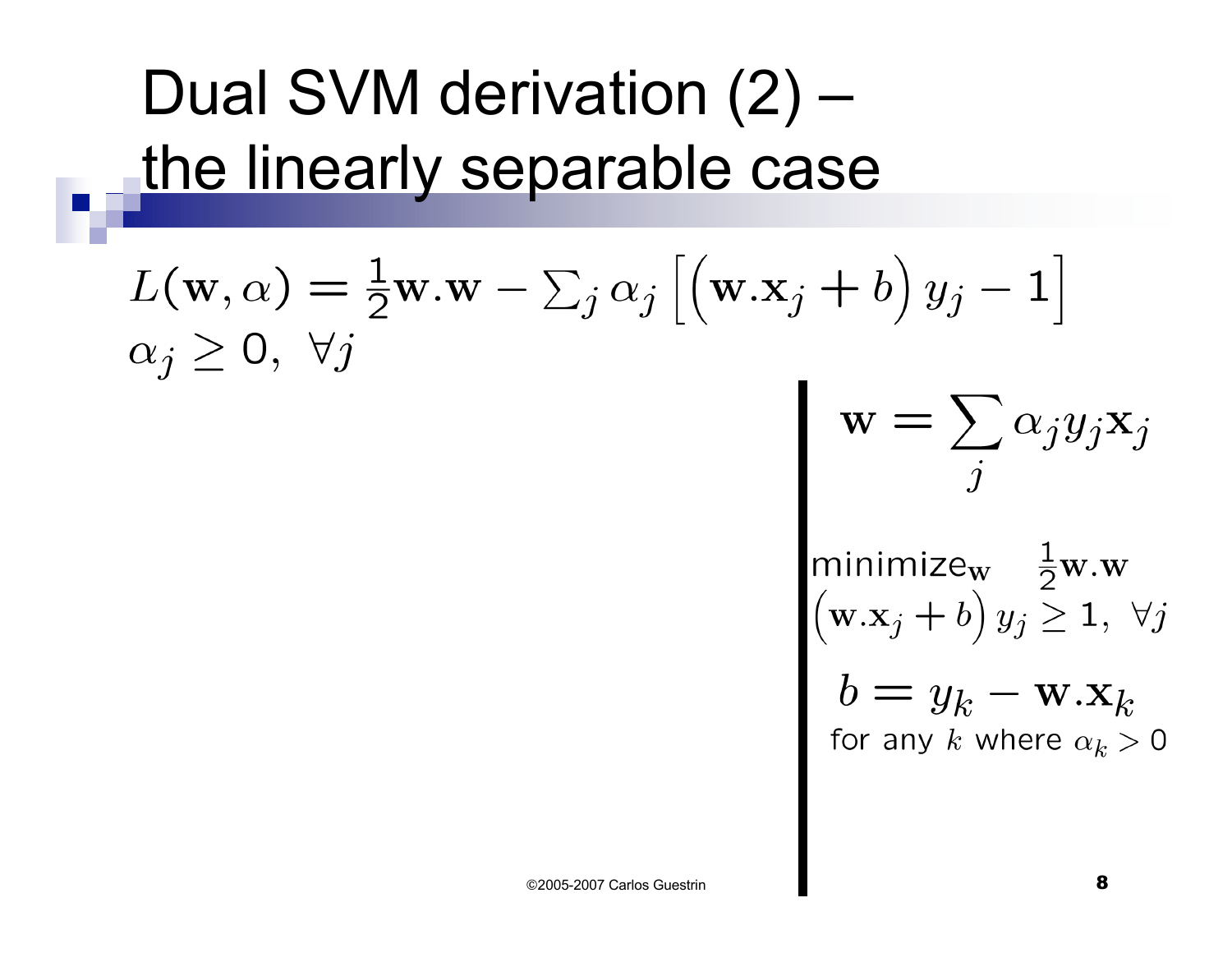## Dual SVM interpretation

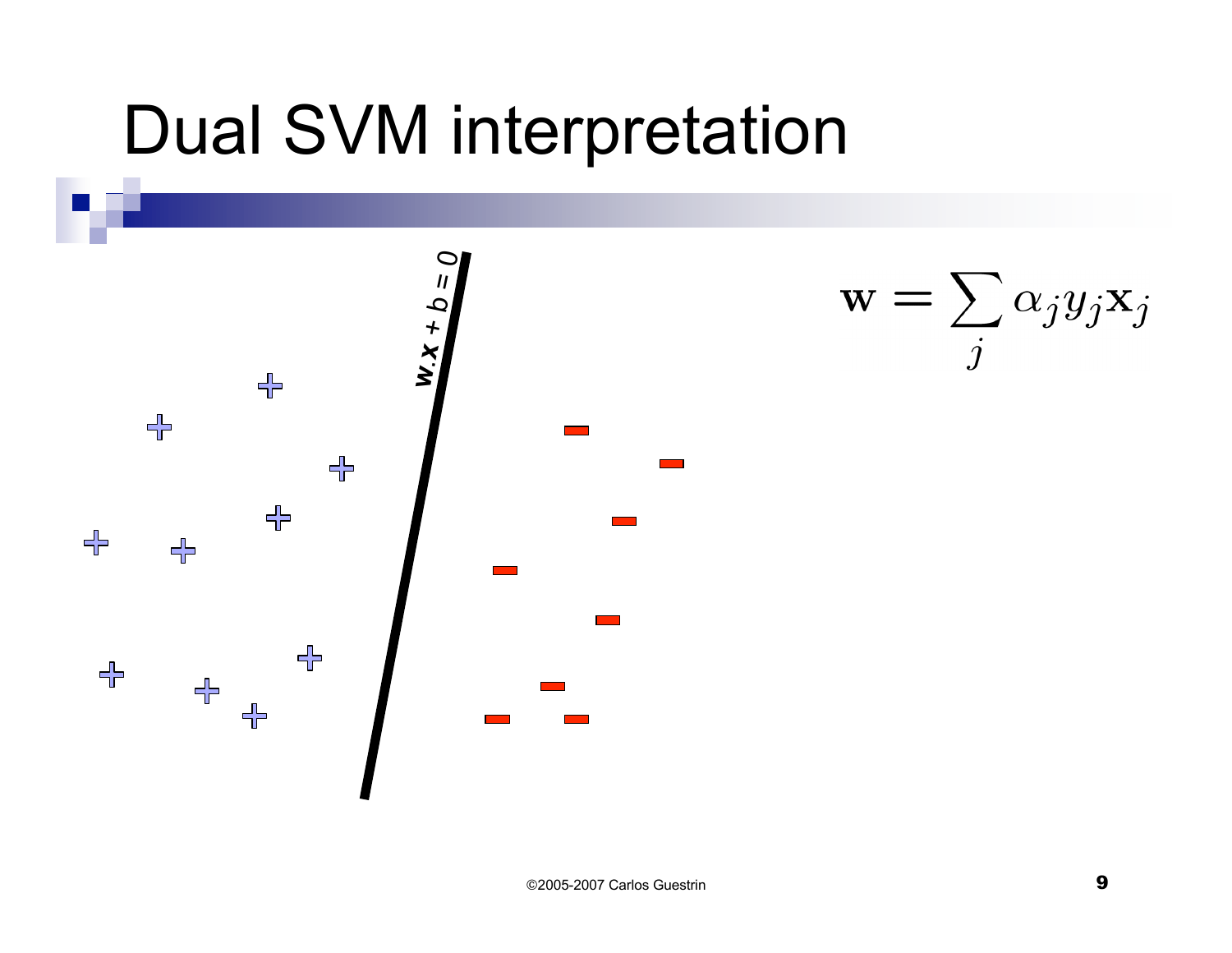### Dual SVM formulation – the linearly separable case

maximize<sub>$$
\alpha
$$</sub>  $\sum_i \alpha_i - \frac{1}{2} \sum_{i,j} \alpha_i \alpha_j y_i y_j \mathbf{x}_i \mathbf{x}_j$   
\n $\sum_i \alpha_i y_i = 0$   
\n $\alpha_i \ge 0$   
\n $\mathbf{w} = \sum_i \alpha_i y_i \mathbf{x}_i$   
\n $b = y_k - \mathbf{w} \cdot \mathbf{x}_k$   
\nfor any *k* where  $\alpha_k > 0$ 

©2005-2007 Carlos Guestrin 10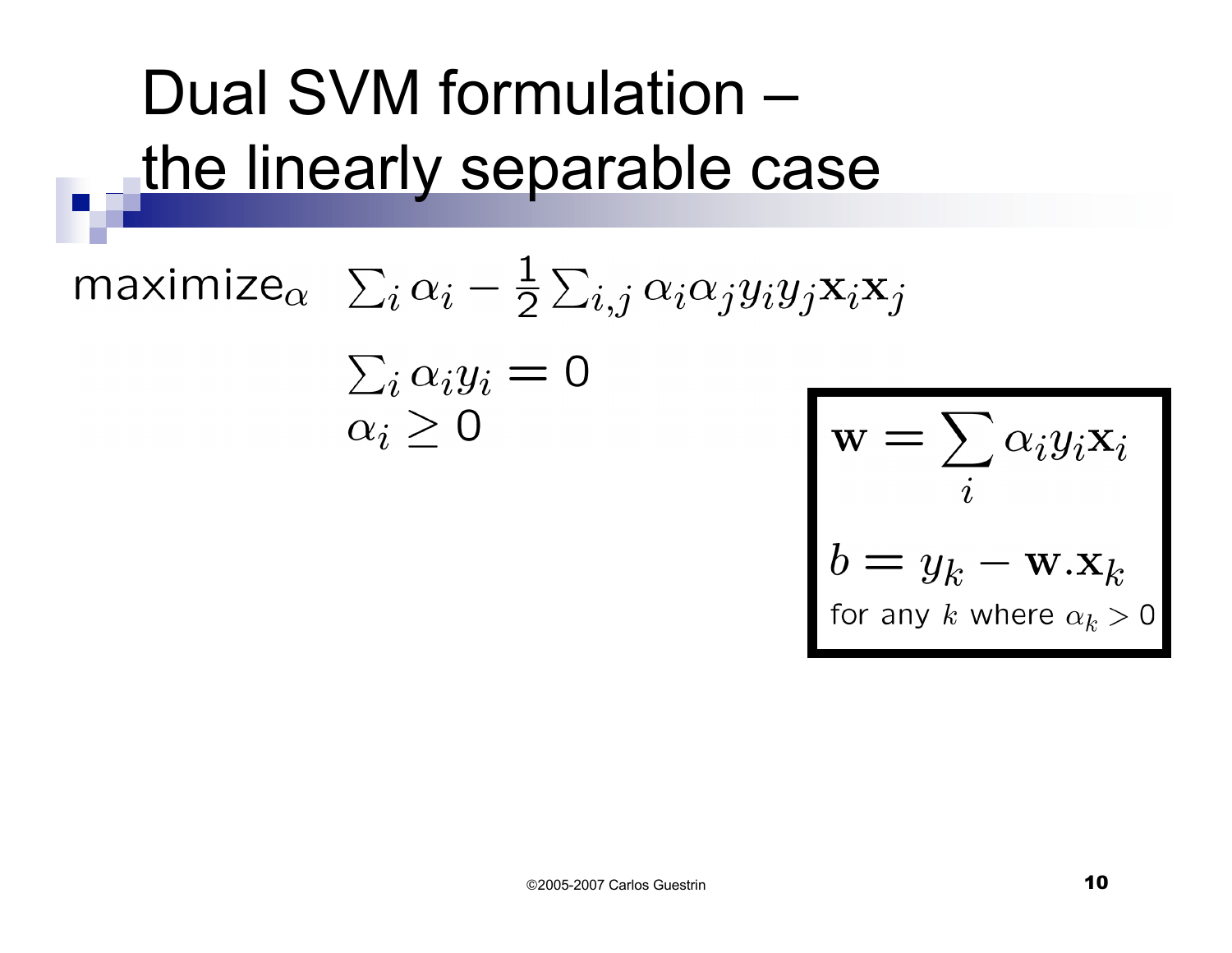## Dual SVM derivation – the non-separable case

minimize<sub>**w**,*b*</sub> 
$$
\frac{1}{2}
$$
**w**.**w** +  $C \sum_j \xi_j$   
\n(**w**.**x**<sub>j</sub> + *b*)  $y_j \ge 1 - \xi_j$ ,  $\forall j$   
\n $\xi_j \ge 0$ ,  $\forall j$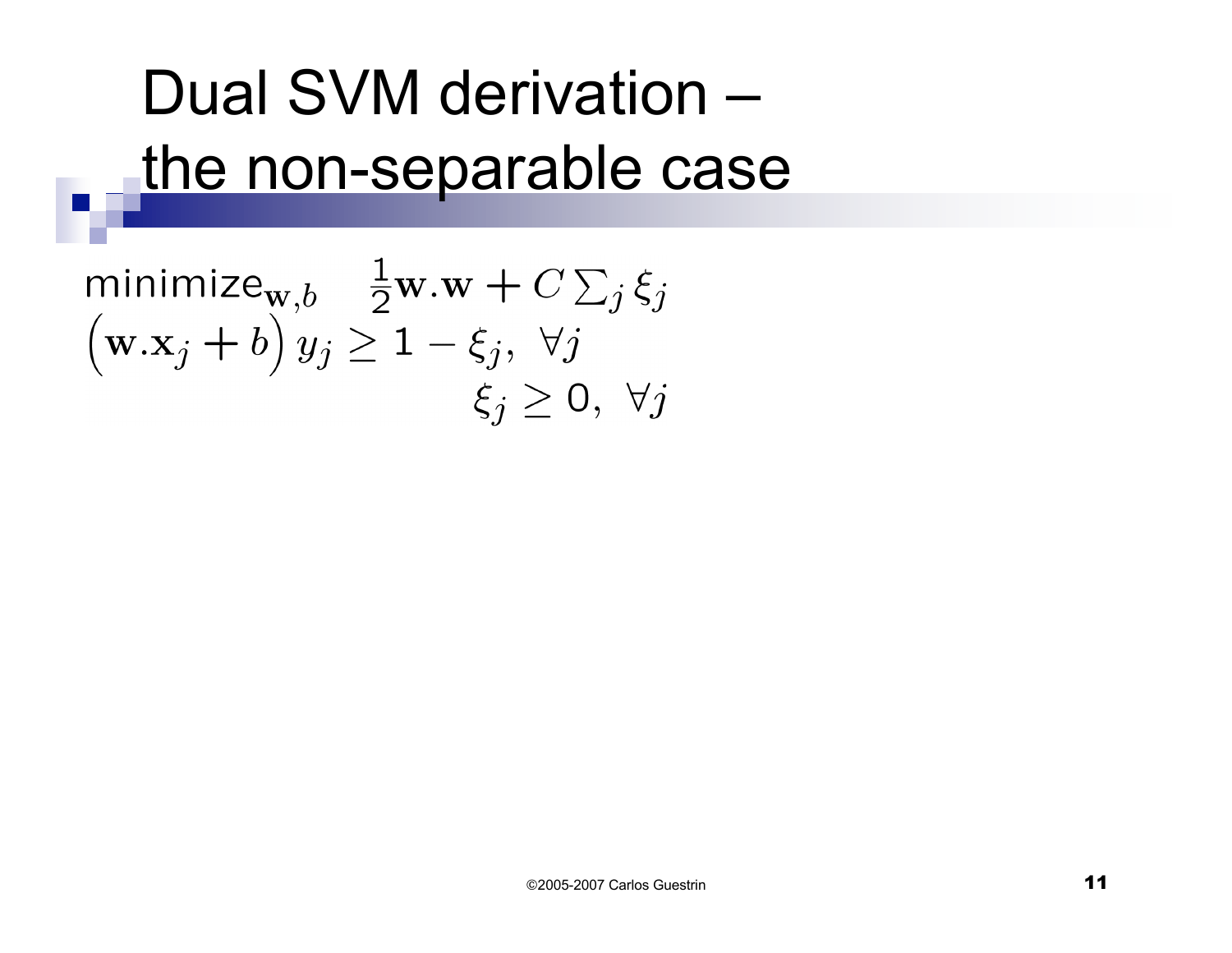## Dual SVM formulation – the non-separable case

maximize<sub>$$
\alpha
$$</sub>  $\sum_i \alpha_i - \frac{1}{2} \sum_{i,j} \alpha_i \alpha_j y_i y_j \mathbf{x}_i \mathbf{x}_j$   
\n $\sum_i \alpha_i y_i = 0$   
\n $C \ge \alpha_i \ge 0$   
\n $\mathbf{w} = \sum_i \alpha_i y_i \mathbf{x}_i$   
\n $b = y_k - \mathbf{w} \cdot \mathbf{x}_k$   
\nfor any *k* where  $C > \alpha_k > 0$ 

©2005-2007 Carlos Guestrin 12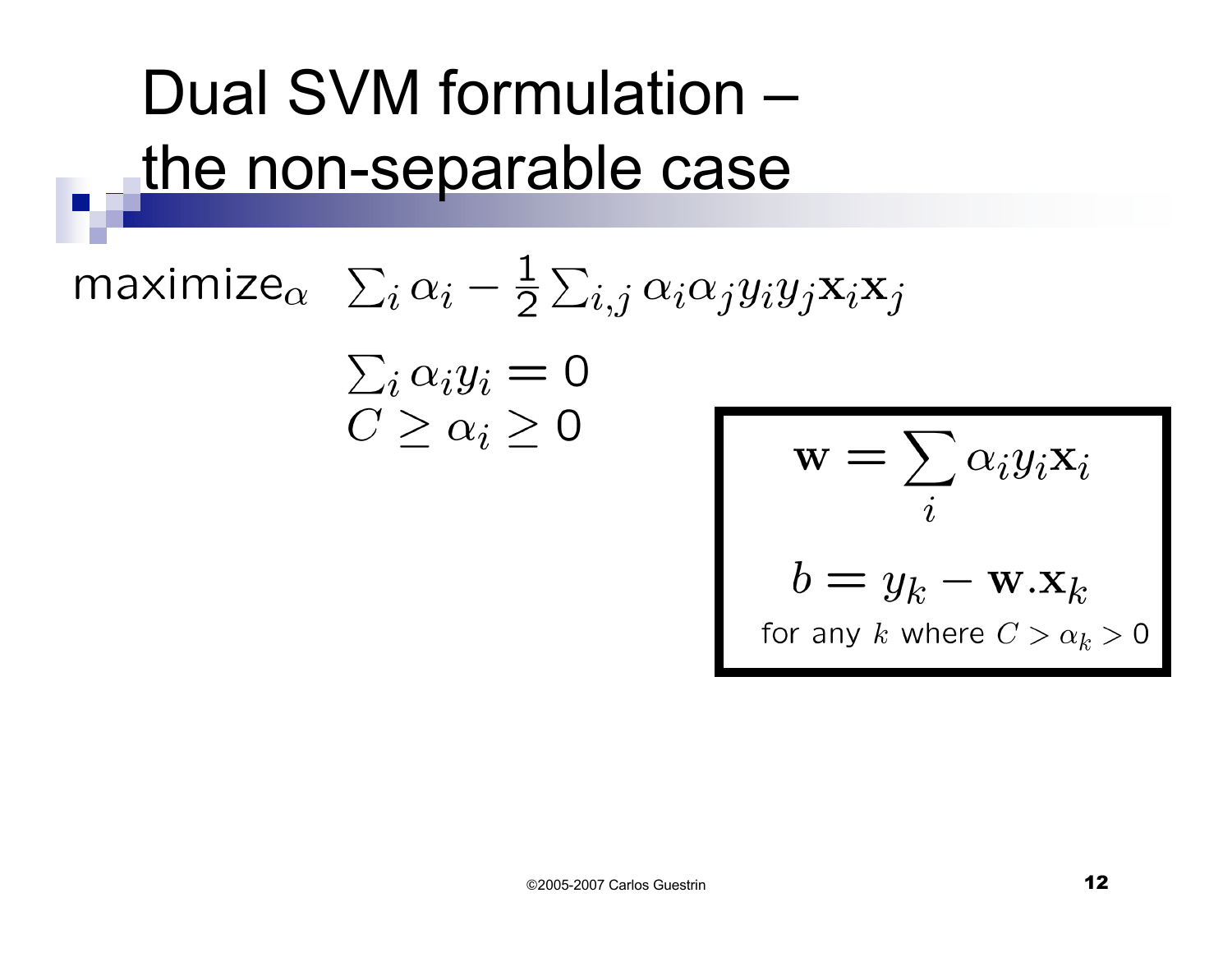### Announcements

■ Class projects out later this week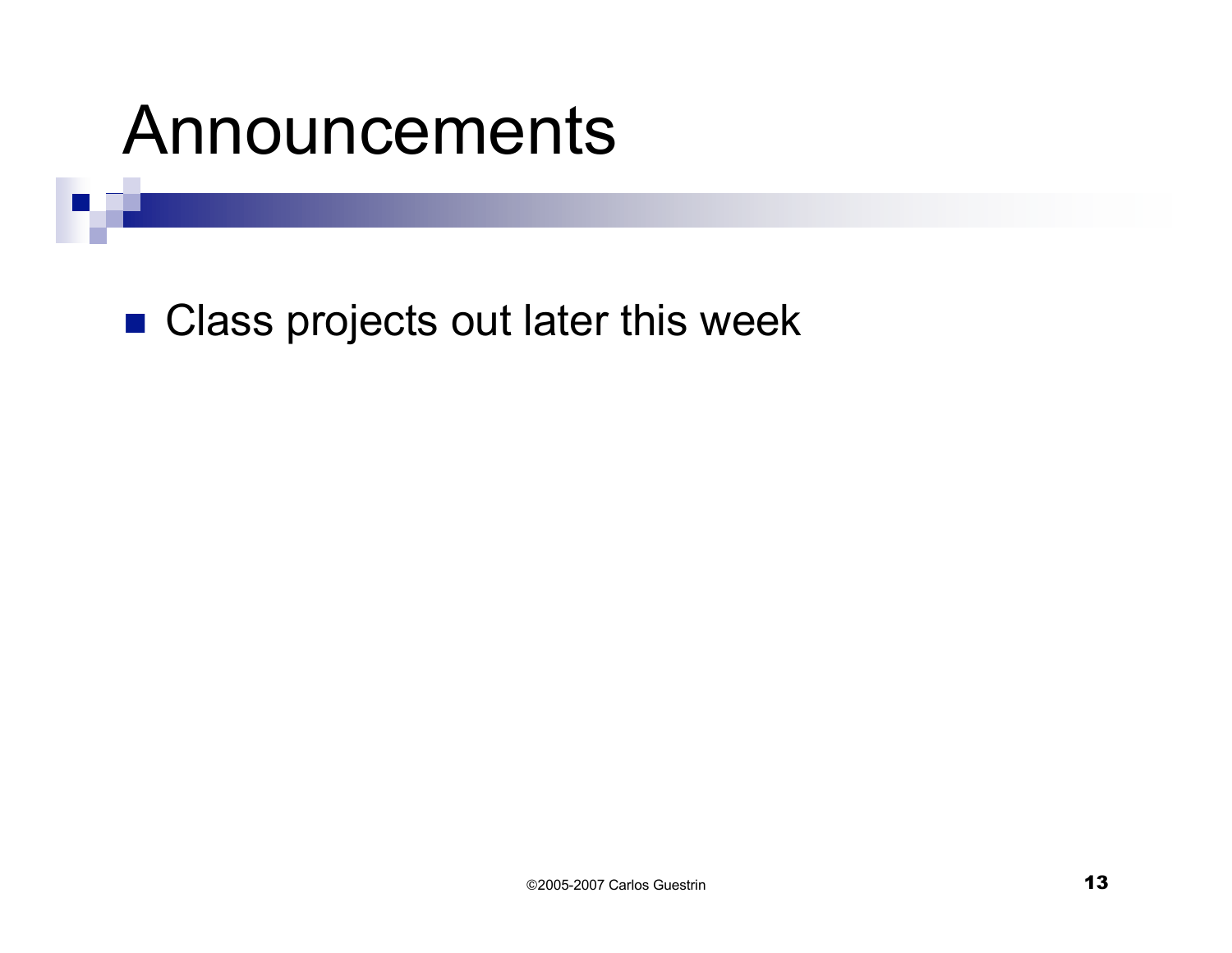## Why did we learn about the dual SVM?

- **There are some quadratic programming** algorithms that can solve the dual faster than the primal
- But, more importantly, the "**kernel trick**"!!!

□ Another little detour...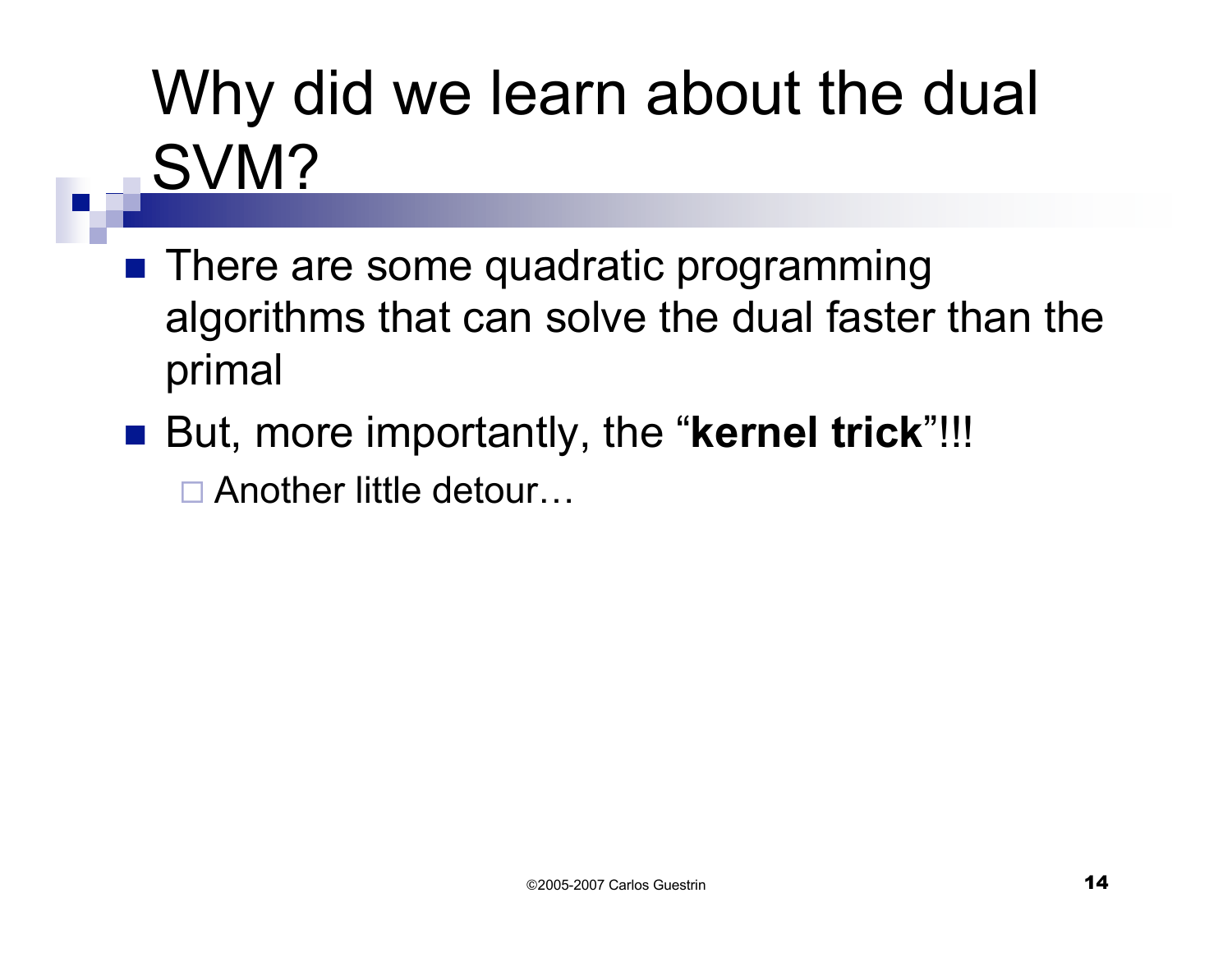Reminder from last time: What if the data is not linearly separable?



**Use features of features of features of features….**  $\Phi(\mathbf{x}): R^m \mapsto F$ 

Feature space can get really large really quickly!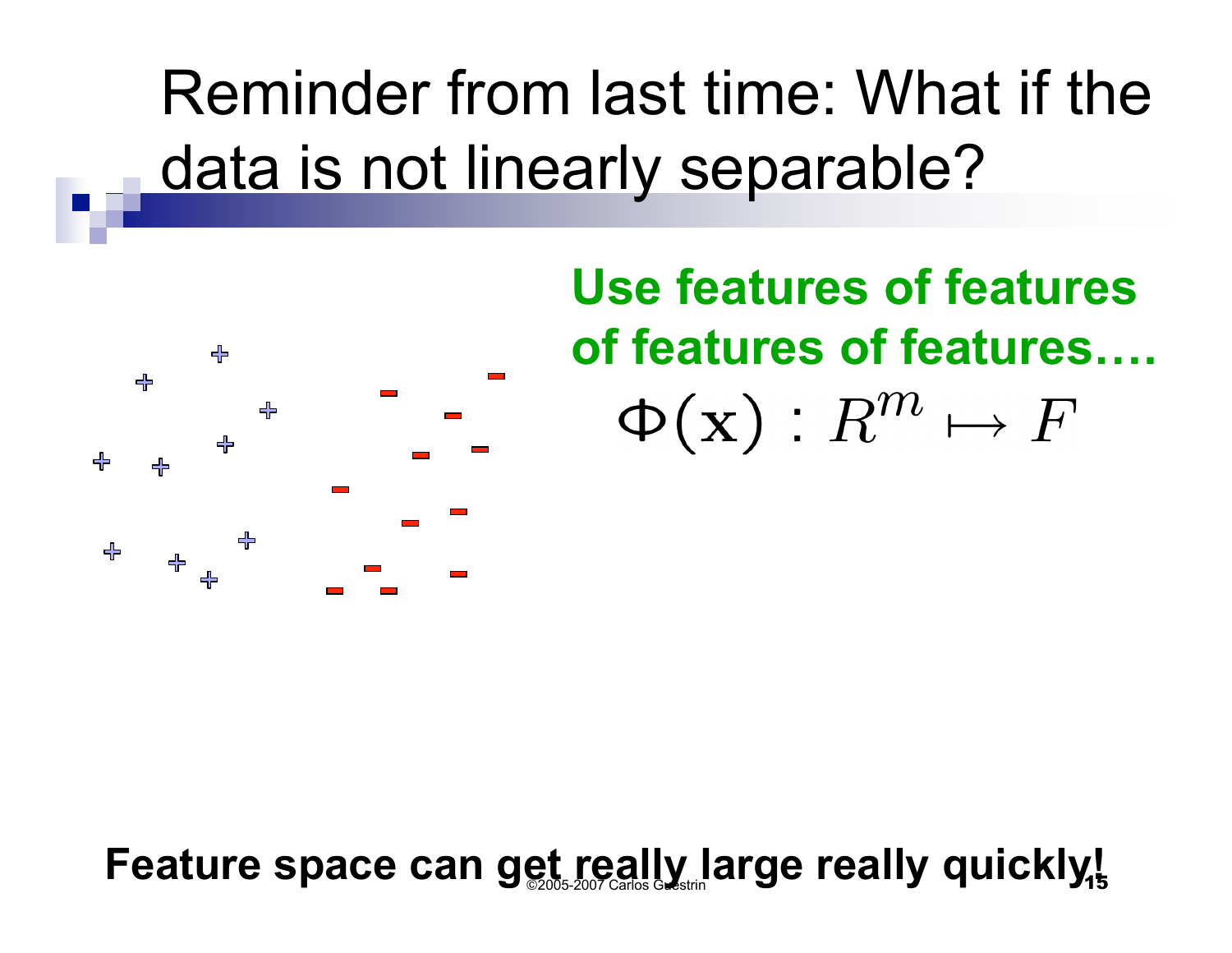### Higher order polynomials

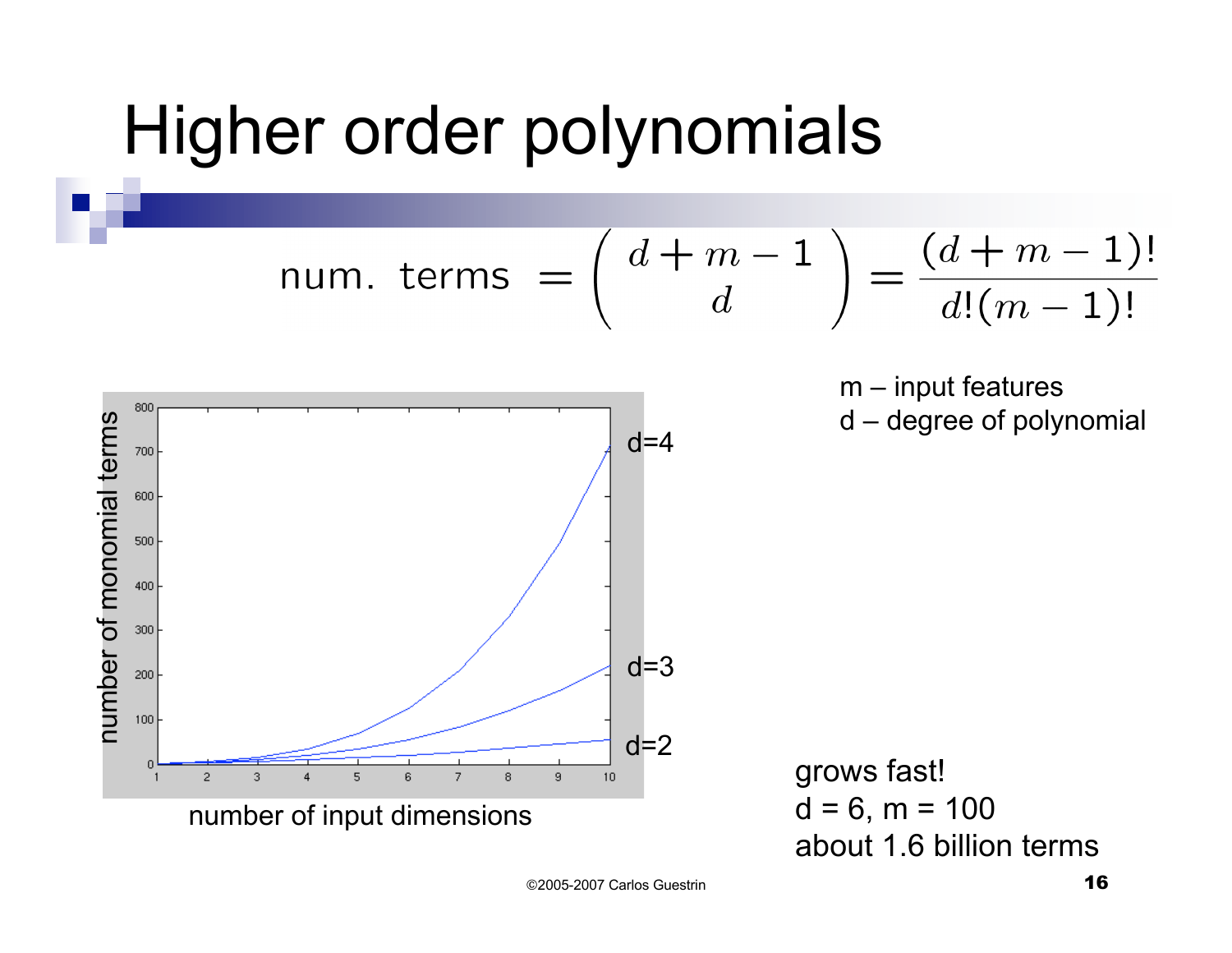#### Dual formulation only depends on dot-products, not on **w**!

$$
\begin{array}{ll}\n\text{maximize}_{\alpha} & \sum_{i} \alpha_i - \frac{1}{2} \sum_{i,j} \alpha_i \alpha_j y_i y_j \mathbf{x}_i \mathbf{x}_j \\
& \sum_{i} \alpha_i y_i = 0 \\
& C \ge \alpha_i \ge 0\n\end{array}
$$

$$
\begin{array}{ll}\n\text{maximize}_{\alpha} & \sum_{i} \alpha_i - \frac{1}{2} \sum_{i,j} \alpha_i \alpha_j y_i y_j K(\mathbf{x}_i, \mathbf{x}_j) \\
& K(\mathbf{x}_i, \mathbf{x}_j) = \Phi(\mathbf{x}_i) \cdot \Phi(\mathbf{x}_j) \\
& \sum_{i} \alpha_i y_i = 0 \\
& C \geq \alpha_i \geq 0 \\
& C \geq \alpha_i \geq 0\n\end{array}
$$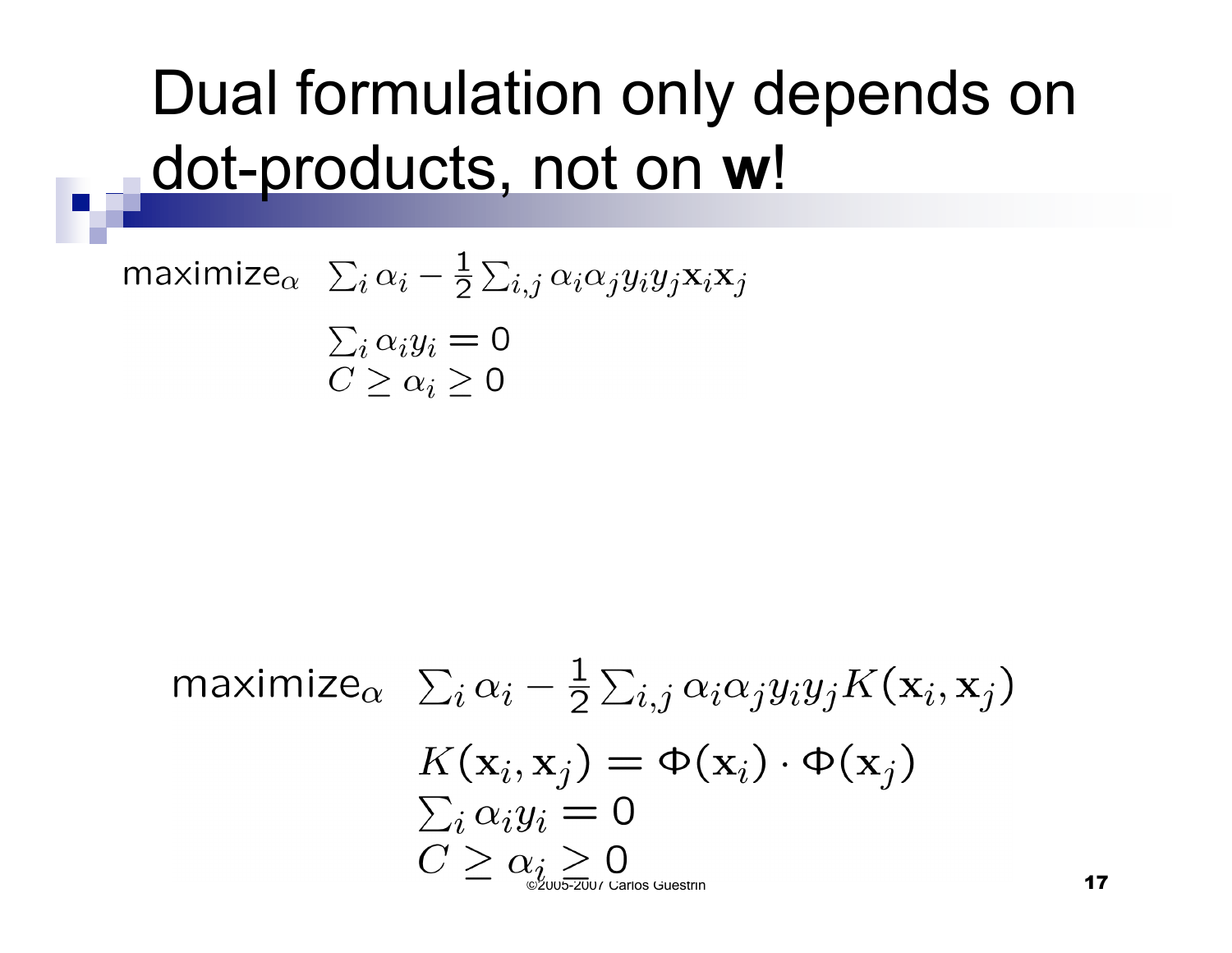## Dot-product of polynomials

 $\Phi(\mathbf{u}) \cdot \Phi(\mathbf{v}) =$  polynomials of degree d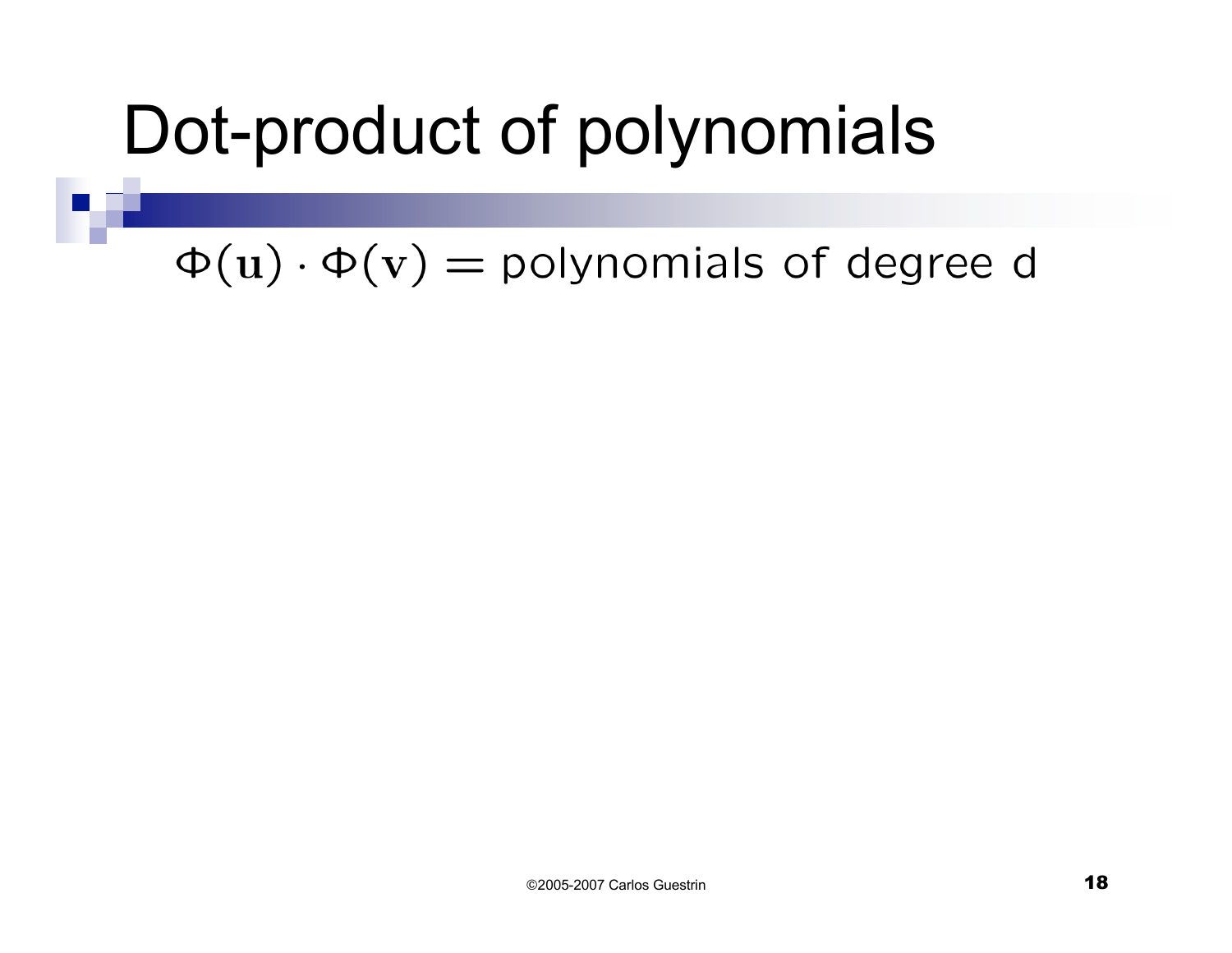## Finally: the "kernel trick"!

maximize<sub>α</sub> 
$$
\sum_i \alpha_i - \frac{1}{2} \sum_{i,j} \alpha_i \alpha_j y_i y_j K(\mathbf{x}_i, \mathbf{x}_j)
$$
  
\n $K(\mathbf{x}_i, \mathbf{x}_j) = \Phi(\mathbf{x}_i) \cdot \Phi(\mathbf{x}_j)$   
\n $\sum_i \alpha_i y_i = 0$   
\n $C \ge \alpha_i \ge 0$   $\mathbf{w} = \sum_i \alpha_i y_i \Phi(\mathbf{x}_i)$ 

- Never represent features explicitly  $\Box$  Compute dot products in closed form
- Constant-time high-dimensional dotproducts for many classes of features
- Very interesting theory Reproducing Kernel Hilbert Spaces
	- Not covered in detail in 10701/15781, more in 10702

©2005-2007 Carlos Guestrin 19

 $b = y_k - \mathbf{w}.\Phi(\mathbf{x}_k)$ <br>for any k where  $C > \alpha_k > 0$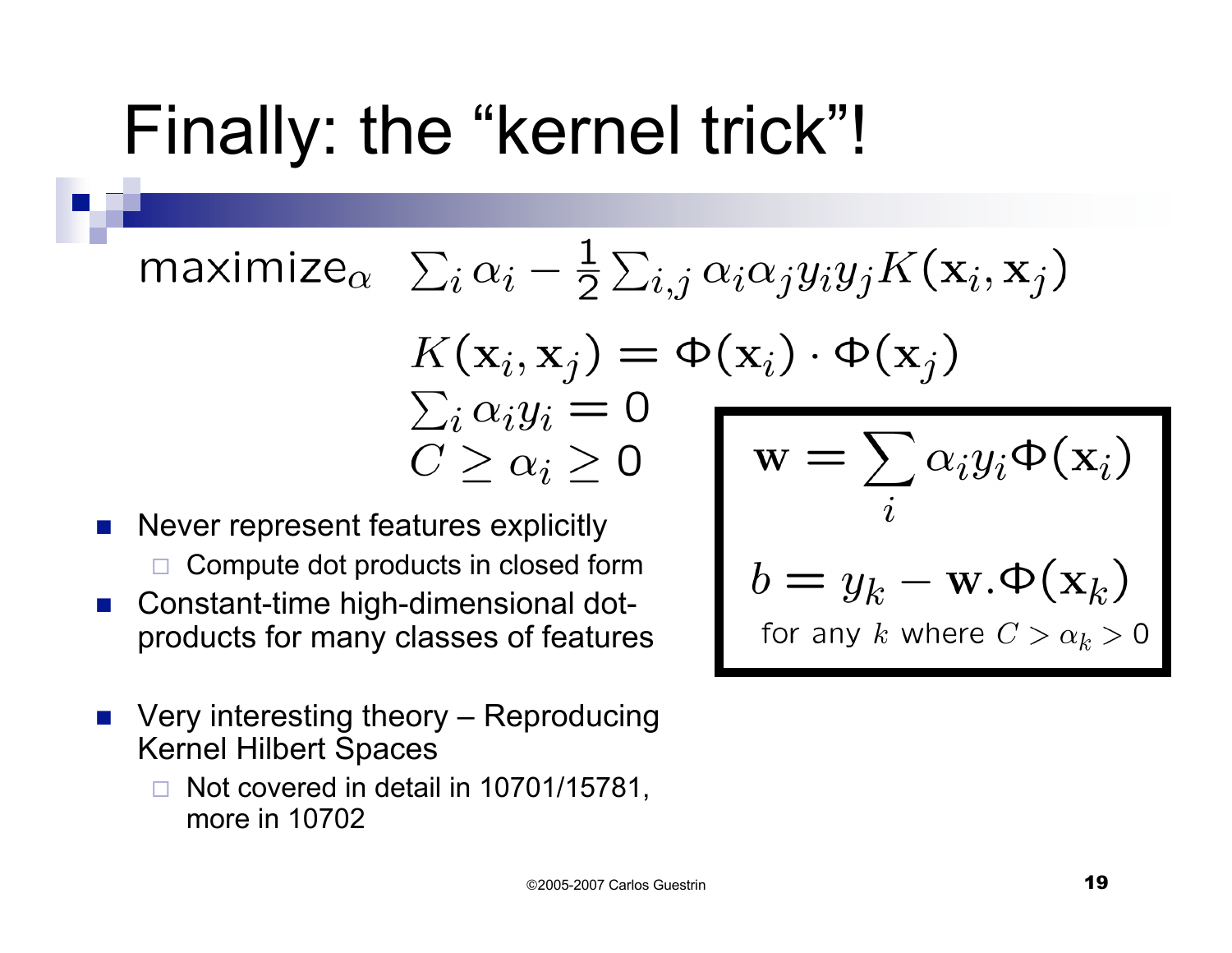## Polynomial kernels

■ All monomials of degree d in O(d) operations:  $\Phi(\mathbf{u}) \cdot \Phi(\mathbf{v}) = (\mathbf{u} \cdot \mathbf{v})^d$  = polynomials of degree d

 $\blacksquare$  How about all monomials of degree up to d? □ Solution 0:

Better solution: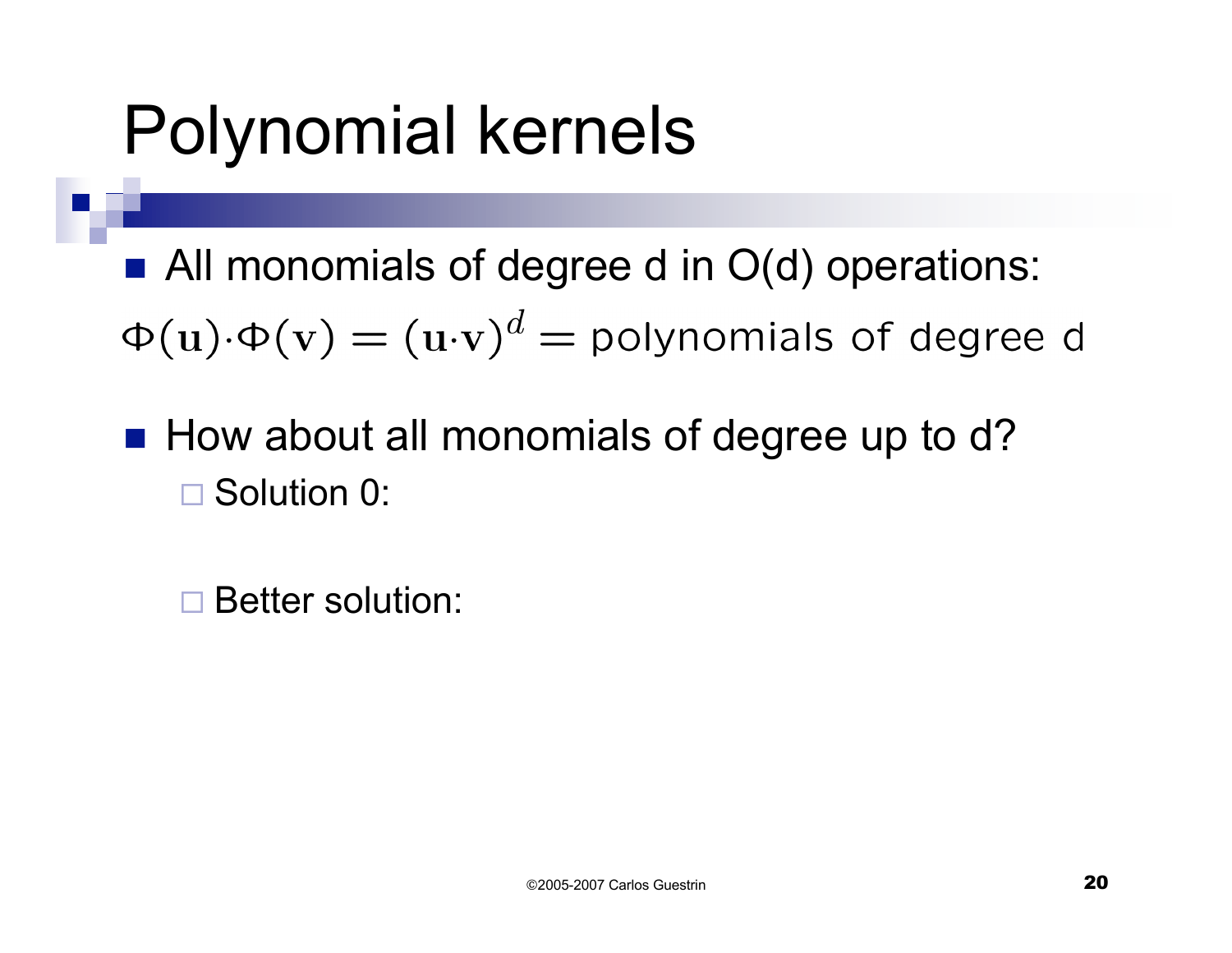### Common kernels

**Polynomials of degree d** 

$$
K(\mathbf{u}, \mathbf{v}) = (\mathbf{u} \cdot \mathbf{v})^d
$$

**Polynomials of degree up to d** 

**Gal**
$$
K(\mathbf{u}, \mathbf{v}) = (\mathbf{u} \cdot \mathbf{v} + 1)^d
$$

**Signpq(d<sub>1</sub>, v)** = exp
$$
\left(-\frac{||\mathbf{u} - \mathbf{v}||}{2\sigma^2}\right)
$$

$$
K(\mathbf{u}, \mathbf{v}) = \tanh(\eta \mathbf{u} \cdot \mathbf{v} + \nu)
$$

©2005-2007 Carlos Guestrin 21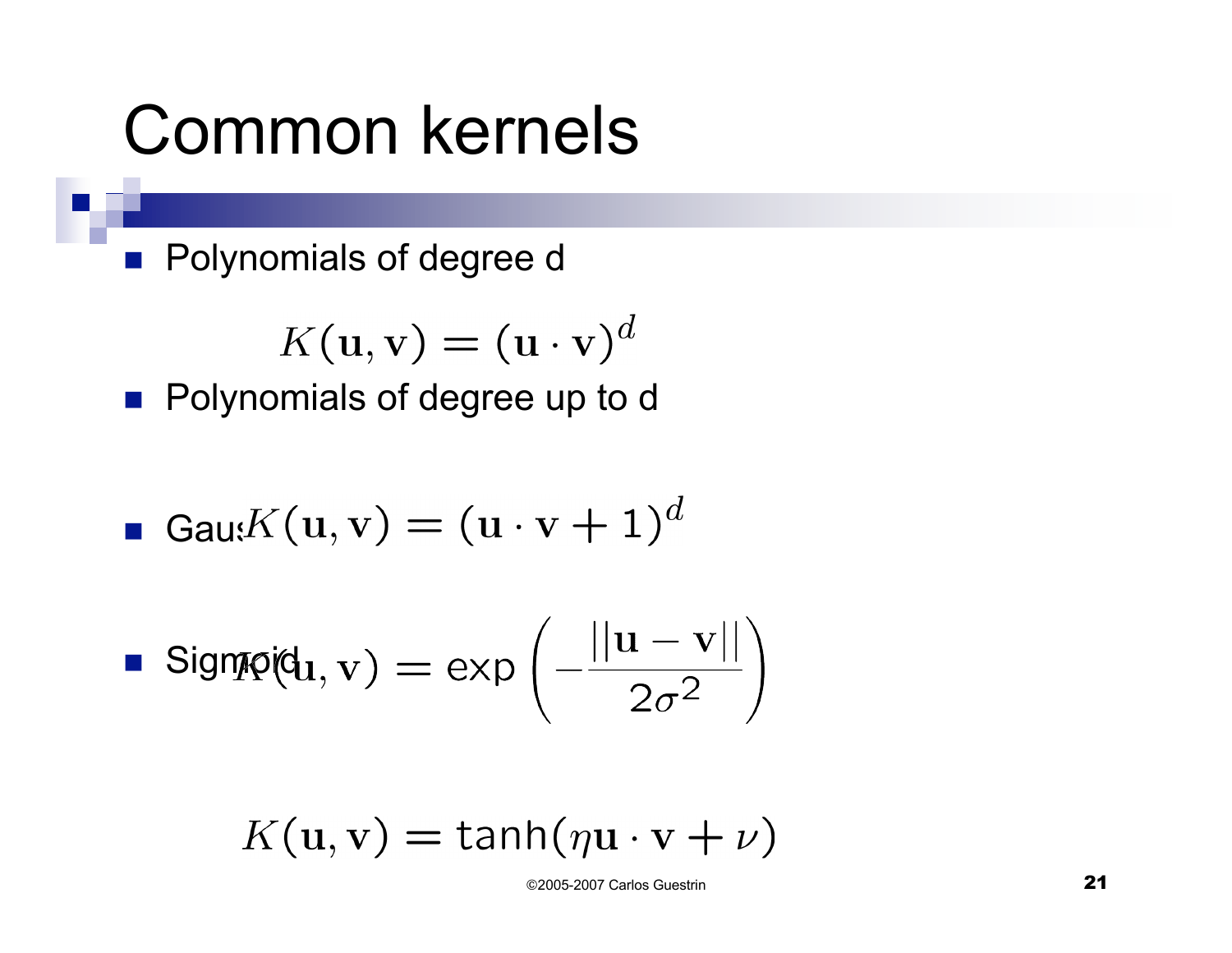## Overfitting?

- Huge feature space with kernels, what about overfitting???
	- □ Maximizing margin leads to sparse set of support vectors
	- □ Some interesting theory says that SVMs search for simple hypothesis with large margin
	- □ Often robust to overfitting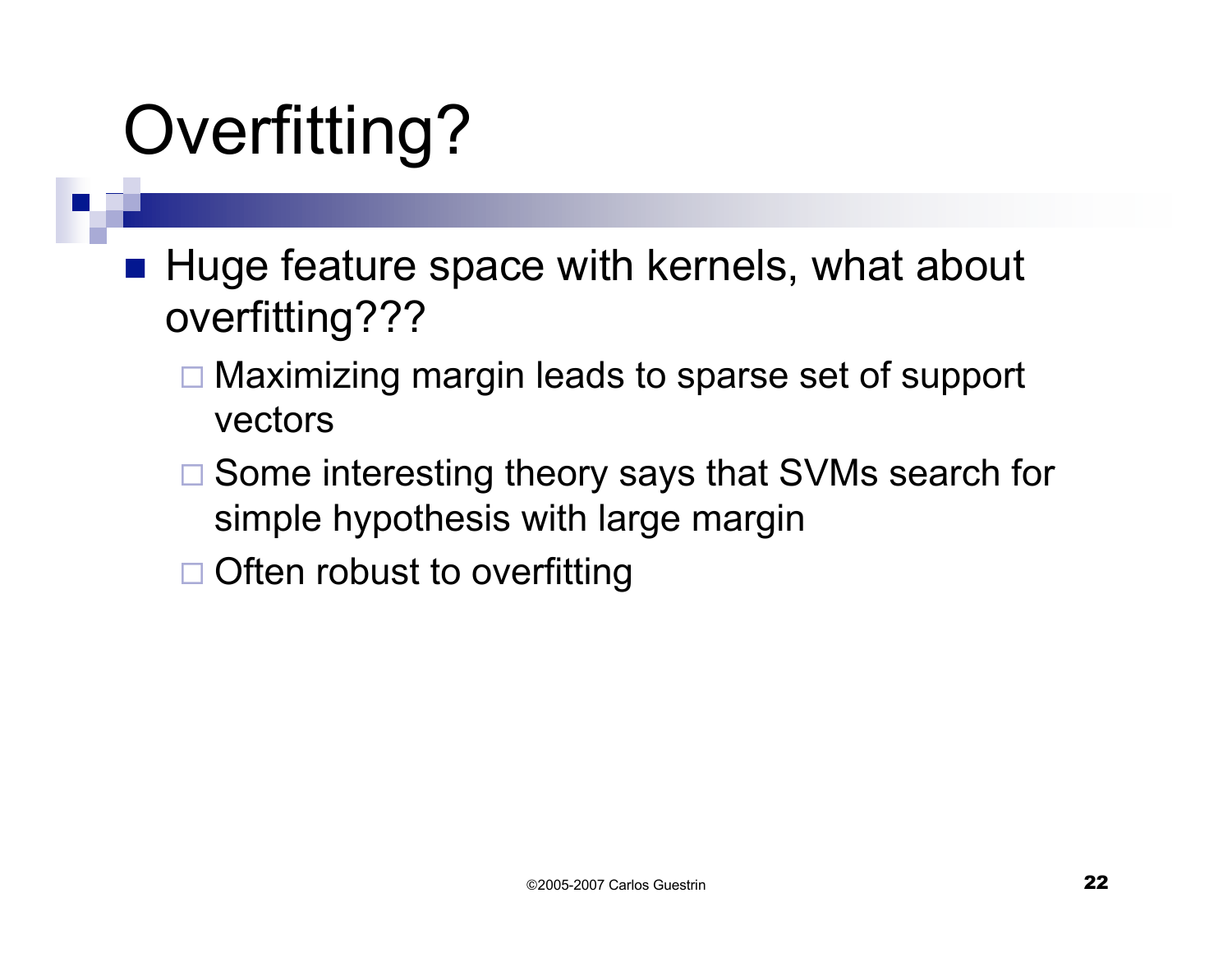## What about at classification time

- **For a new input x**, if we need to represent  $\Phi(\mathbf{x})$ , we are in trouble!
- Recall classifier: sign(**w**.Φ(**x**)+b)
- **Using kernels we are cool!**

 $K(\mathbf{u}, \mathbf{v}) = \Phi(\mathbf{u}) \cdot \Phi(\mathbf{v})$ 

$$
\mathbf{w} = \sum_{i} \alpha_i y_i \Phi(\mathbf{x}_i)
$$
  

$$
b = y_k - \mathbf{w} \Phi(\mathbf{x}_k)
$$
  
for any  $k$  where  $C > \alpha_k > 0$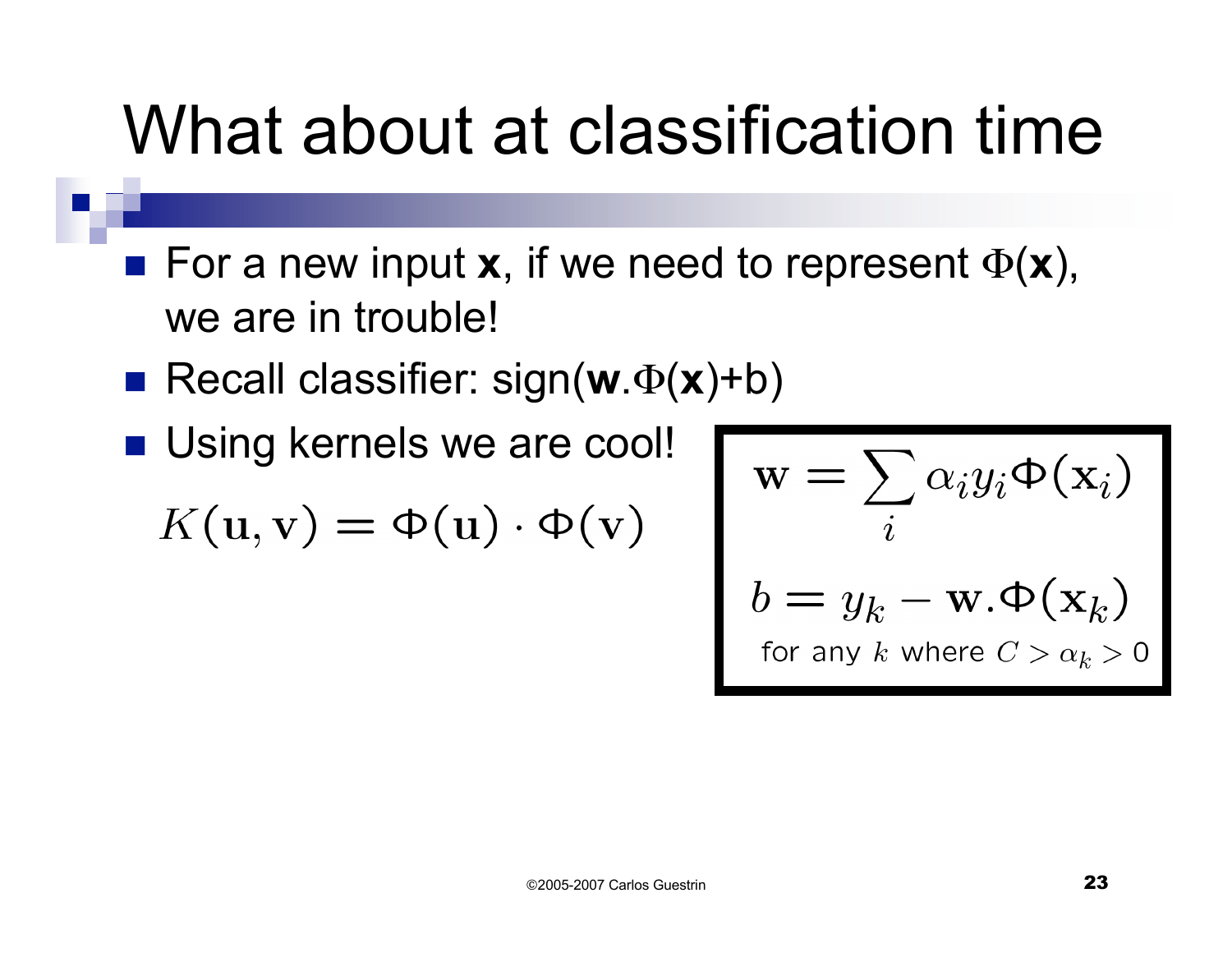## SVMs with kernels

- Choose a set of features and kernel function
- Solve dual problem to obtain support vectors  $\alpha_i$
- At classification time, compute:

$$
\mathbf{w} \cdot \Phi(\mathbf{x}) = \sum_{i} \alpha_i y_i K(\mathbf{x}, \mathbf{x}_i)
$$
  

$$
b = y_k - \sum_{i} \alpha_i y_i K(\mathbf{x}_k, \mathbf{x}_i)
$$
  
for any *k* where  $C > \alpha_k > 0$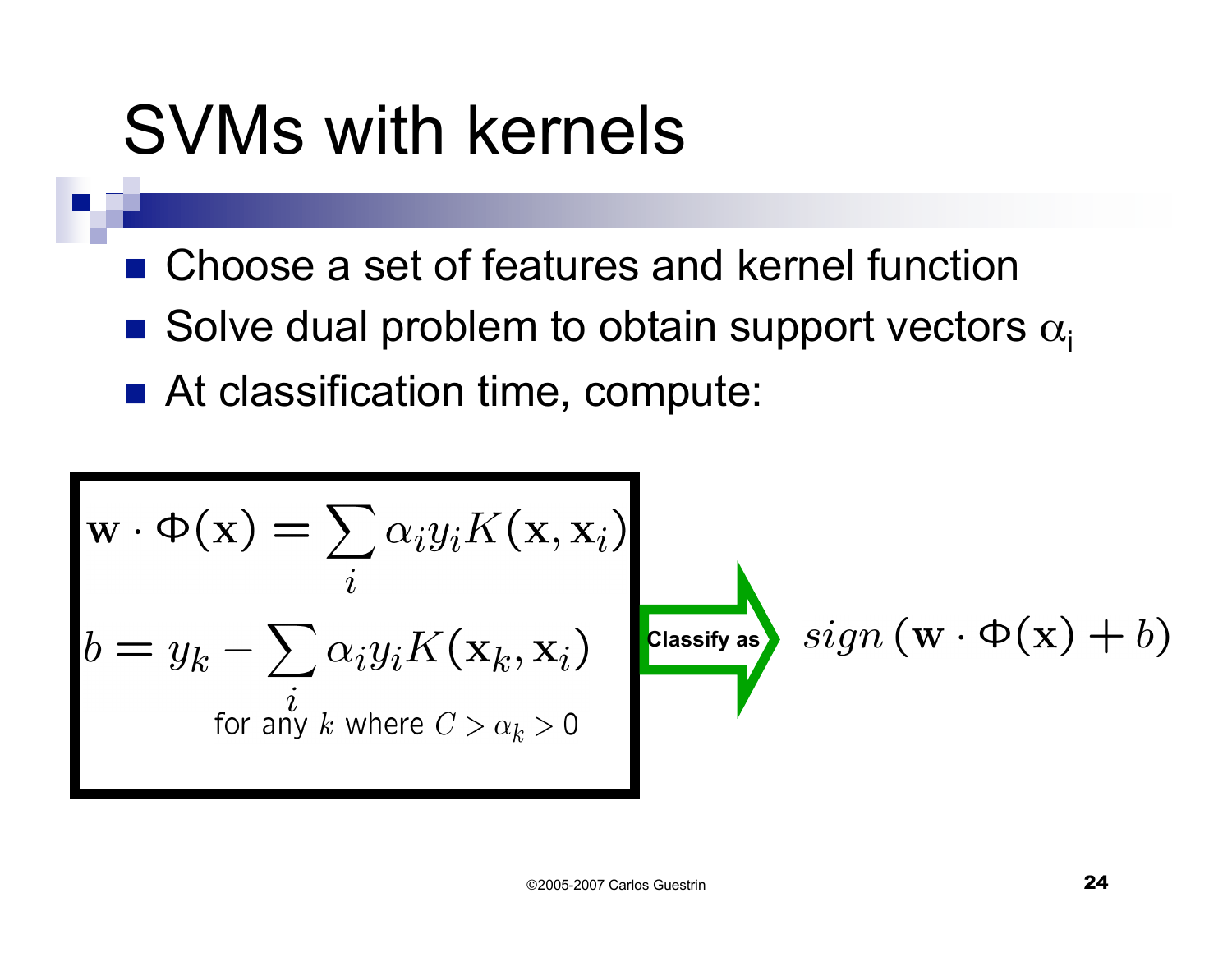## What's the difference between SVMs and Logistic Regression?

|                                                     | <b>SVMs</b> | Logistic<br><b>Regression</b> |
|-----------------------------------------------------|-------------|-------------------------------|
| <b>Loss function</b>                                |             |                               |
| <b>High dimensional</b><br>features with<br>kernels |             |                               |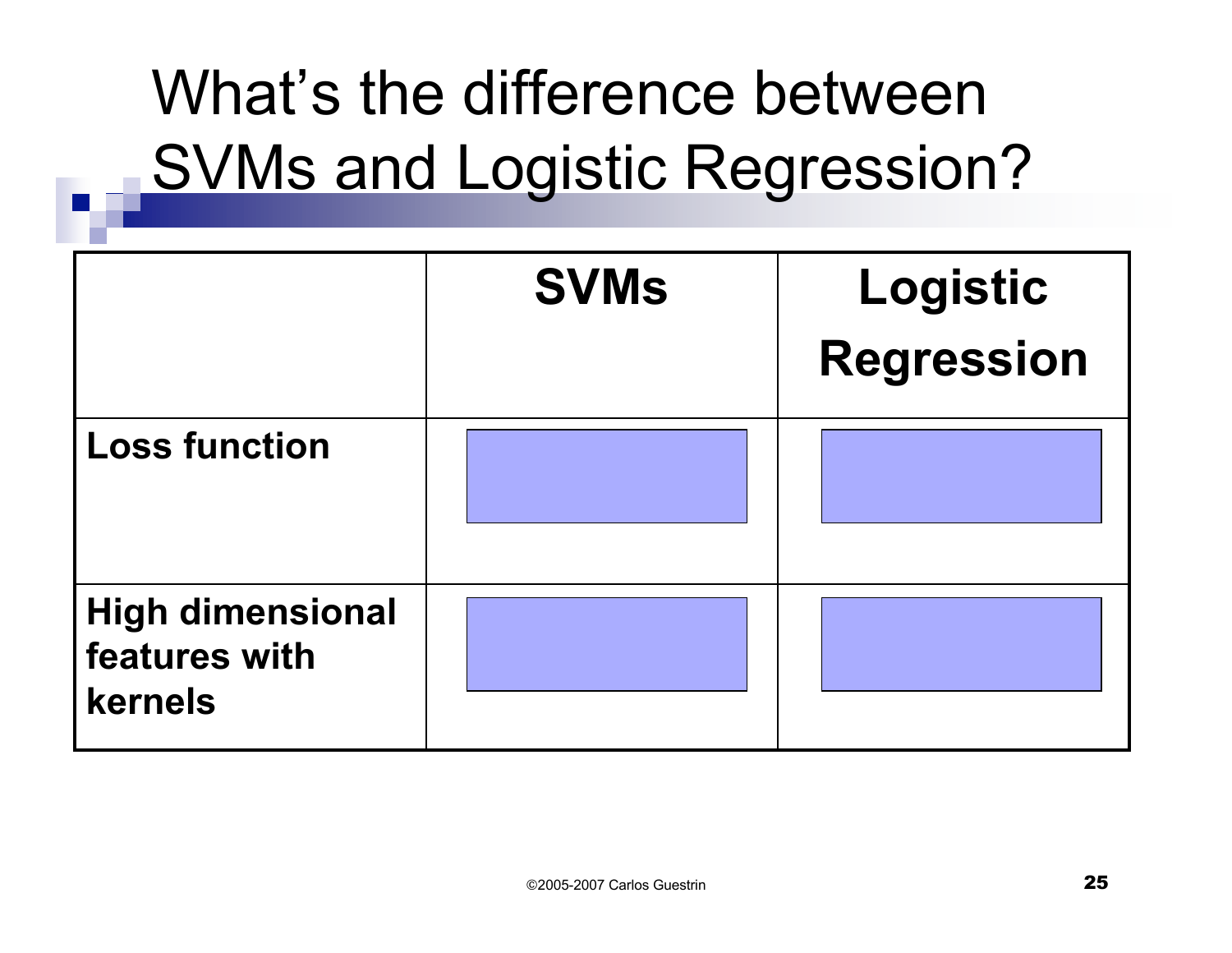## Kernels in logistic regression

$$
P(Y = 1 | x, w) = \frac{1}{1 + e^{-(w \cdot \Phi(x) + b)}}
$$

■ Define weights in terms of support vectors:

$$
\mathbf{w} = \sum_{i} \alpha_{i} \Phi(\mathbf{x}_{i})
$$

$$
P(Y = 1 | x, \mathbf{w}) = \frac{1}{1 + e^{-(\sum_{i} \alpha_{i} \Phi(\mathbf{x}_{i}) \cdot \Phi(\mathbf{x}) + b)}}
$$

$$
= \frac{1}{1 + e^{-(\sum_{i} \alpha_{i} K(\mathbf{x}, \mathbf{x}_{i}) + b)}}
$$

**Derive simple gradient descent rule on**  $\alpha_i$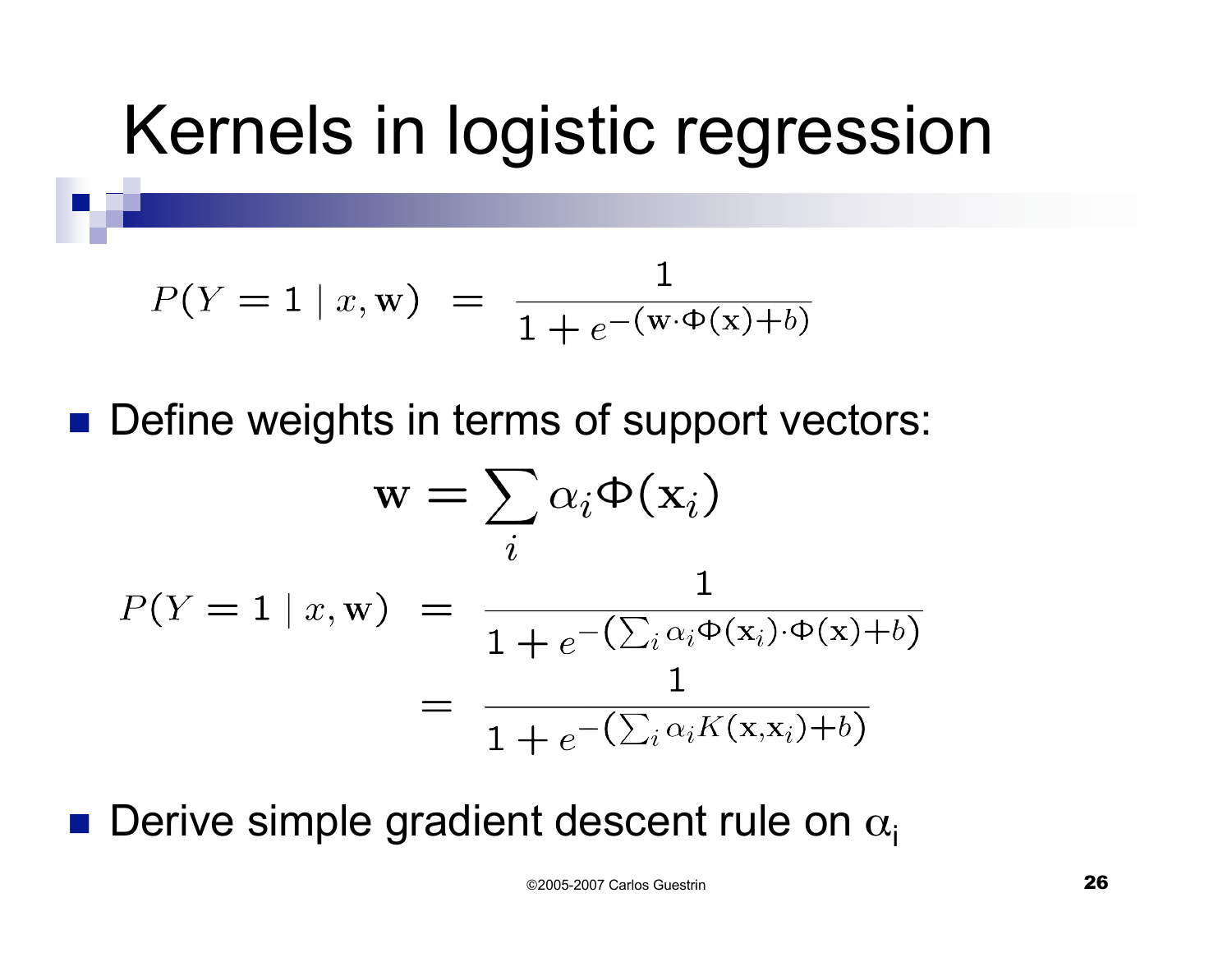#### What's the difference between SVMs and Logistic Regression? (Revisited)

|                                                     | <b>SVMs</b> | Logistic<br><b>Regression</b> |
|-----------------------------------------------------|-------------|-------------------------------|
| <b>Loss function</b>                                | Hinge loss  | Log-loss                      |
| <b>High dimensional</b><br>features with<br>kernels | Yes!        | Yes!                          |
|                                                     |             |                               |
|                                                     |             |                               |